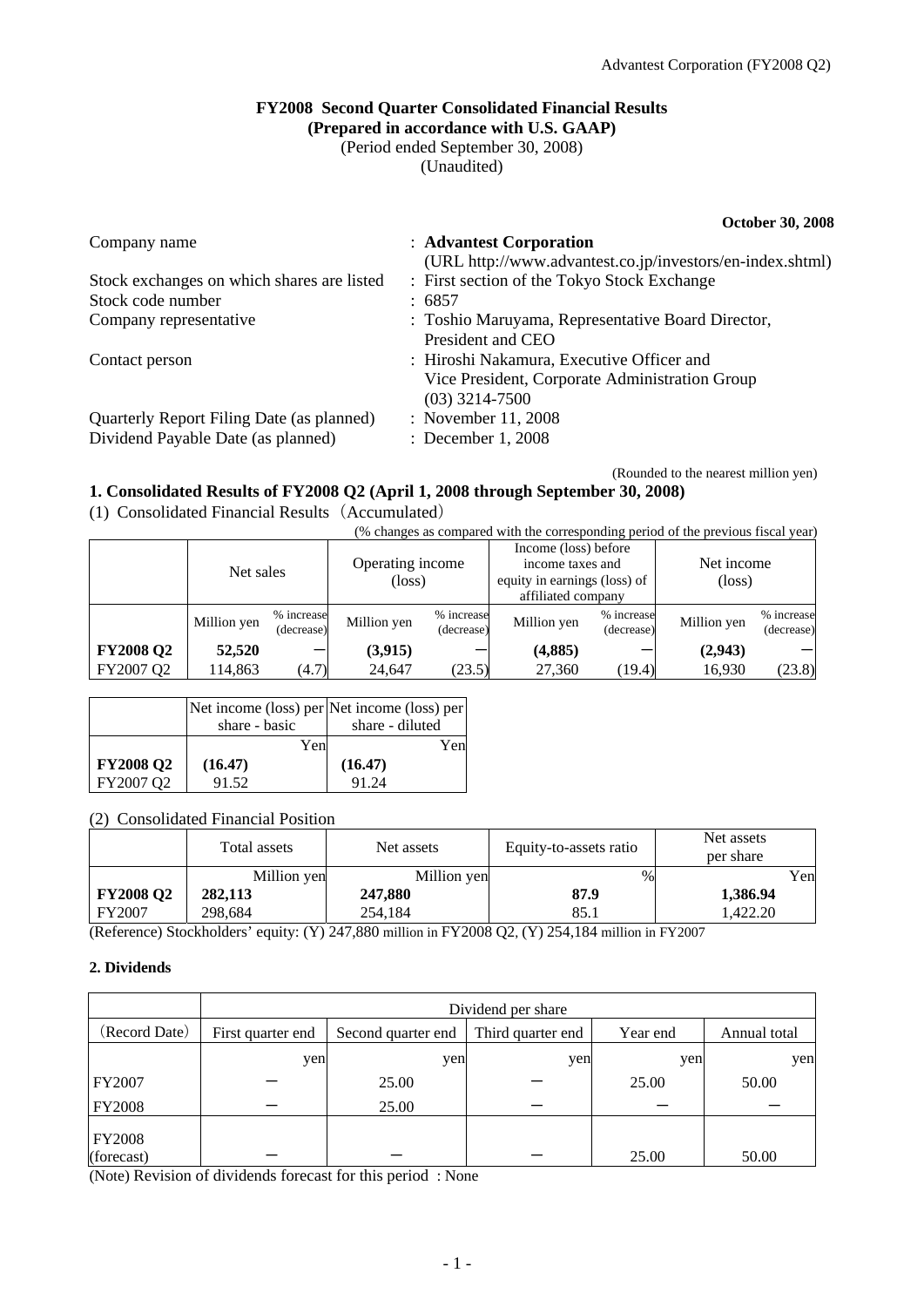### **3. Projected Results for FY2008 (April 1, 2008 through March 31, 2009)**

(Note) Revision of earnings forecast for this period : None

Advant est's business focuses on test systems for semiconductors, and relies heavily on the capital expenditure of semiconductor manufacturers, test houses and foundries. The capital expenditures of these companies are determined primarily by factors such as current or future trends in the demand for semiconductors. In recent years, as a result of the expansion in applications for semiconductors, such as for use in digital consumer products, mobile devices and motor vehicles, it has become difficult to foresee trends in the demand for semiconductors. Accordingly, investment plans for semiconductor related capital expenditure, the movements of which have been cyclical thus far, now vary on a daily basis. Because of the great difficulty involved in forecasting earnings in such an operating environment, the earnings forecast for the fiscal year ending March 31, 2009 has not been presented. Advantest intends to promptly disclose the relevant earnings forecast when such disclosure becomes possible.

### **4. Others**

(1) Material changes in subsidiaries during this period

(Changes in scope of consolidation resulting from changes in subsidiaries): None

- (2) Use of simplified accounting method and special accounting policy for quarterly financial reporting: Yes (Note) Please see "Business Results" 4. Others on page 6 for details.
- (3) Changes in accounting principles, procedures and the presentation of the quarterly consolidated financial statements
	- 1) Changes based on revisions of accounting standard : Yes 2) Changes other than 1) above : None
	- 2) Changes other than 1) above : None
	- (Note) Please see "Business Results" 4. Others on page 6 for details.
- (4) Number of issued and outstanding stock (common stock)
	- 1) Number of issued and outstanding stock at the end of each fiscal period (including treasury stock): FY2008 Q2 199,566,770 shares; FY2007 199,566,770 shares.
	- 2) Number of treasury stock at the end of each fiscal period: FY2008 Q2 20,842,165 shares; FY2007 20,840,721shares.
	- 3) Average number of outstanding stock for each period (cumulative term): FY2008 Q2 178,725,524 shares; FY2007 Q2 184,980,284 shares.

**Explanation on the Appropriate Use of Future Earnings Projections and Other Special Instructions**  1.This document contains "forward-looking statements" that are based on Advantest's current expectations, estimates and projections. These forward-looking statements are subject to known and unknown risks, uncertainties and other factors that may cause Advantest's actual results, levels of activity, performance or achievements to be materially different from those expressed or implied by such forwardlooking statements. These factors include: (i) changes in demand for the products and services produced and offered by Advantest's customers, including semiconductors, communications services and electronic goods; (ii) circumstances relating to Advantest's investment in technology, including its ability to timely develop products that meet the changing needs of semiconductor manufacturers and communications network equipment and components makers and service providers; (iii) significant changes in the competitive environment in the major markets where Advantest purchases materials, components and supplies for the production of its products or where its products are produced, distributed or sold; and (iv) changes in economic conditions, currency exchange rates or political stability in the major markets where Advantest procures materials, components and supplies for the production of its principal products or where its products are produced, distributed or sold. A discussion of these and other factors which may affect Advantest's actual results, levels of activity, performance or achievements is contained in the "Operating and Financial Review and Prospects", "Key Information - Risk Factors" and "Information on the Company" sections and elsewhere in Advantest's annual report on Form 20-F, which is on file with the United States Securities and Exchange Commission.

2.Effective from the current fiscal year, pursuant to Paragraph 93 of the "Regulations Concerning the Terminology, Forms and Methods of Preparation of Quarterly Financial Statements", the terminology, form and method of preparation of Advantest's quarterly consolidated financial statements are based on U.S. generally accepted accounting principles (U.S. GAAP).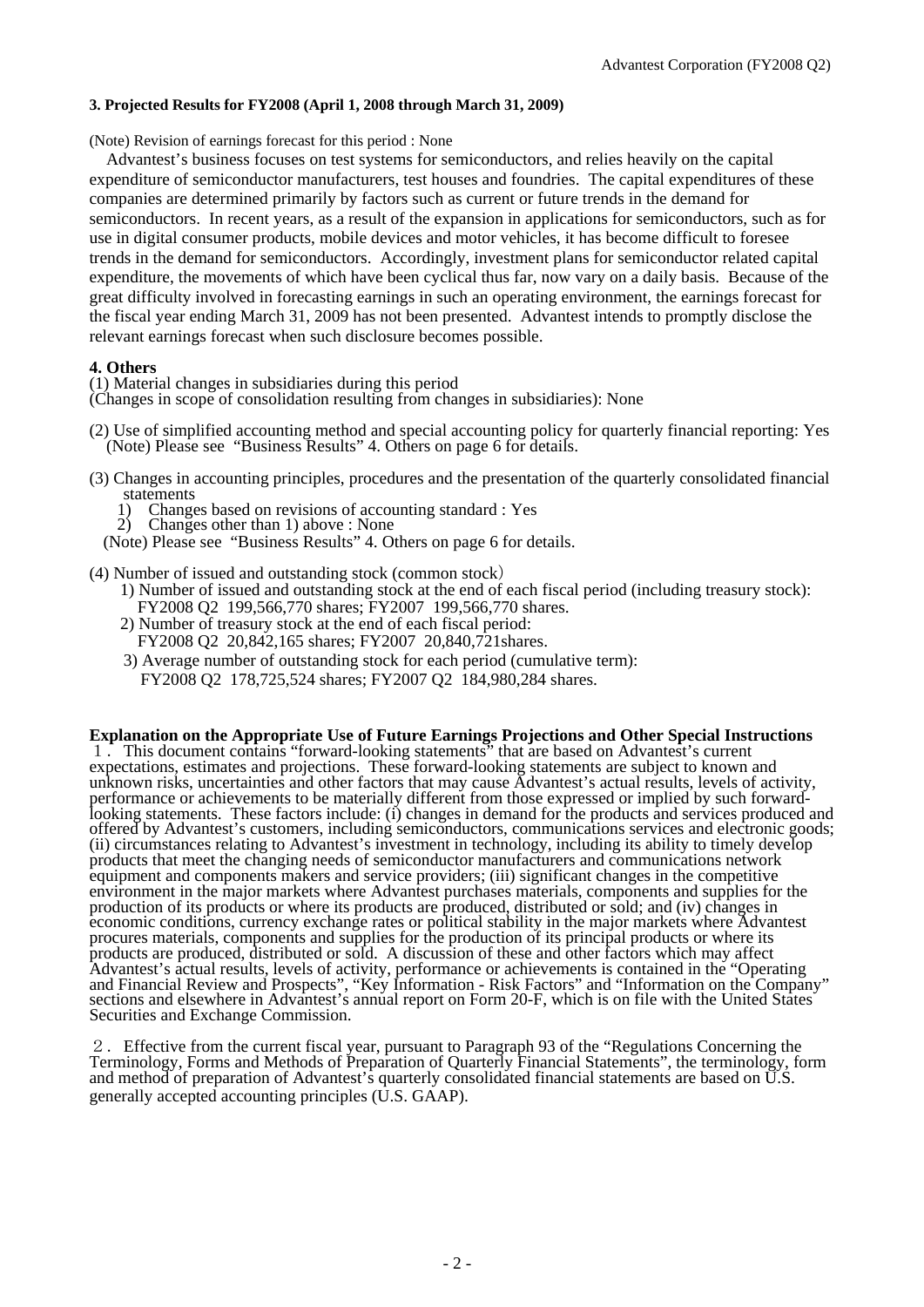### 【Business Results】

### 1. Analysis of Business Results

Consolidated Financial Results of FY2008 Q2 (July 1, 2008 through September 30, 2008)

(in billion yen)

|                                                                                             | Three months<br>ended<br>September 30,<br>2007 | Three months<br>ended<br>September 30,<br>2008 | As compared to the<br>corresponding period of<br>the previous<br>fiscal year<br>Increase (decrease) |
|---------------------------------------------------------------------------------------------|------------------------------------------------|------------------------------------------------|-----------------------------------------------------------------------------------------------------|
| Orders input received                                                                       | 42.0                                           | 18.1                                           | $(56.8\%)$                                                                                          |
| Net sales                                                                                   | 57.8                                           | 26.0                                           | $(54.9\%)$                                                                                          |
| Operating income (loss)                                                                     | 12.9                                           | (2.1)                                          |                                                                                                     |
| Income (loss) before income<br>taxes and equity in earnings<br>(loss) of affiliated company | 12.3                                           | (4.6)                                          |                                                                                                     |
| Net income (loss)                                                                           | 7.0                                            | (2.7)                                          |                                                                                                     |

The operating environment during the second quarter of the fiscal year ending March 31, 2009 continued to show indications of decline even further than the previous quarter. In the semiconductor related markets, production by semiconductor manufacturers seemed to have increased upon expectations of special demand for the Beijing Olympics and the price of semiconductors seemed to have bottomed out between the fourth quarter of the previous fiscal year and the first quarter of the current fiscal year. However, demand in connection with personal computers and digital consumer products fell short of expectations and the price of semiconductors remained low due to excess supply during the second quarter, and Advantest's operating environment was extremely difficult. In addition to these factors, due to the global business downturn caused by the expansion of the financial crisis triggered in the U.S.A., corporate revenues showed further sign of slow down, and semiconductor manufacturers showed increased inclination towards restraining their capital expenditures.

In such an operating environment, Advantest, as a group including its related companies, made efforts to reduce costs and optimize inventories by the just-in-time production-system as well as further promoting standardization of parts and design in addition to taking measures such as reducing costs and restraining capital expenditures.

Accordingly, orders input received was (Y) 18.1 billion (a 56.8% decrease in comparison to the corresponding period of the previous fiscal year), net sales were (Y) 26.0 billion (a 54.9% decrease), operating loss was (Y) 2.1 billion, loss before income taxes and equity in earnings of affiliated company was (Y) 4.6 billion, and net loss was (Y) 2.7 billion. Furthermore, the percentage of net sales to overseas customers was 71.3%, compared to 67.4% in the corresponding period of the previous fiscal year.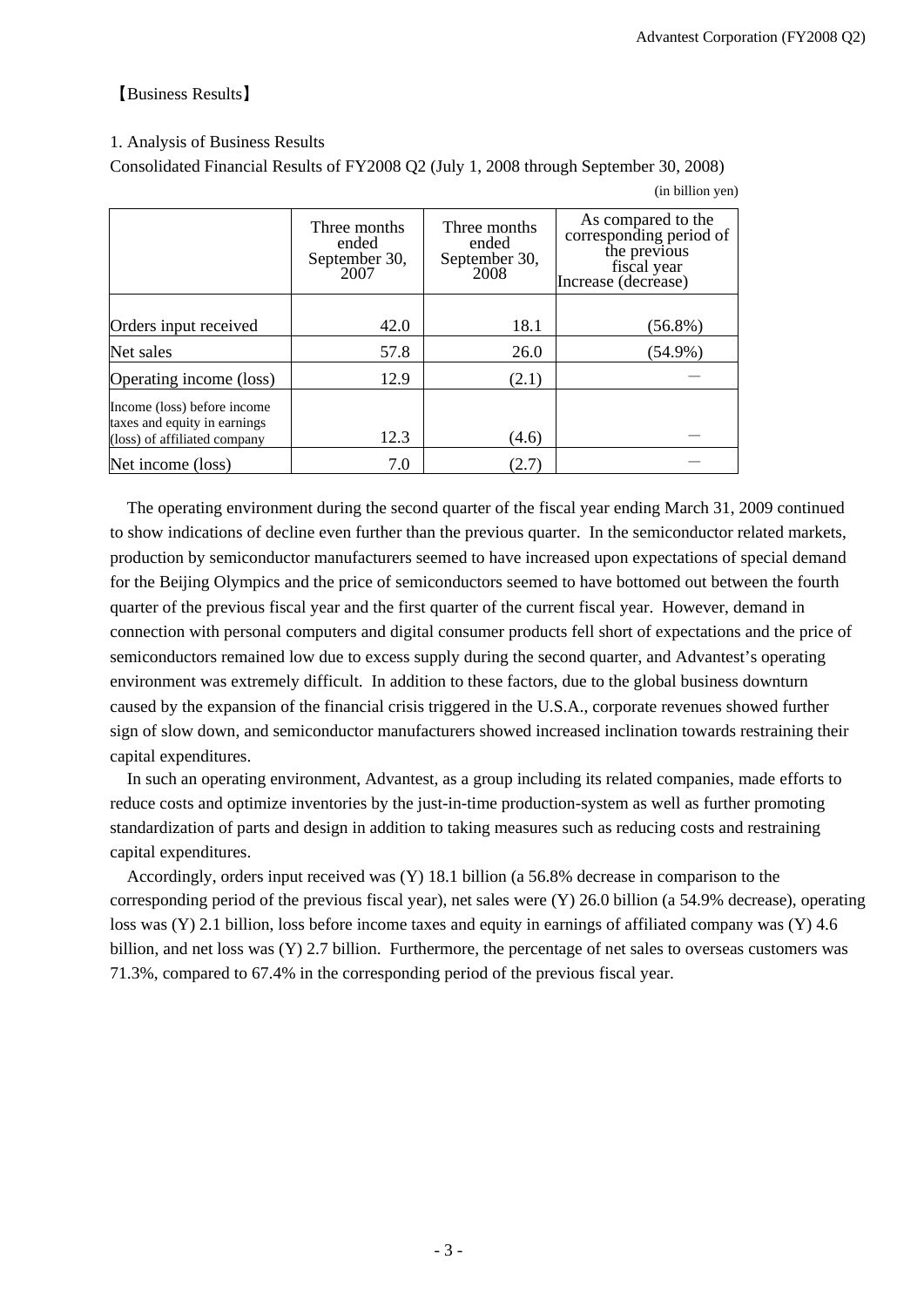(in billion yen)

 $\alpha$  in billion years y

Conditions of business by segment are described below.

|                       | Three months<br>ended<br>September 30,<br>2007 | Three months<br>ended<br>September 30,<br>2008 | As compared to the<br>corresponding period of<br>the previous<br>fiscal year<br>Increase (decrease) |
|-----------------------|------------------------------------------------|------------------------------------------------|-----------------------------------------------------------------------------------------------------|
| Orders input received | 29.3                                           | 11.5                                           | $(61.1\%)$                                                                                          |
| Net sales             | 44.3                                           | 18.6                                           | $(57.8\%)$                                                                                          |
| Operating income      | 12.8                                           | 0.7                                            | $(94.5\%)$                                                                                          |

<Semiconductor and Component Test System Segment>

In the Semiconductor and Component Test System Segment, as a result of substantial measures by semiconductor manufacturers to restrain or freeze capital expenditures, the operating results for test systems for both memory and non memory semiconductors remained weak. For test systems for memory semiconductors, memory semiconductor manufacturers continued to restrain their capital expenditures, due to the substantial decline in the prices of NAND-type flash memory semiconductors and DRAM semiconductors. For test systems for non memory semiconductors, although continued steady operating results in the mobile personal computer markets led to apparent moves towards increasing production of semiconductors relating to these markets, a recovery in capital expenditures failed to materialize. Furthermore, in addition to LCD driver IC manufacturers continuing to freeze their capital expenditures, manufacturers of semiconductors used in digital consumer products and motor vehicles also restrained their capital expenditures as a result of concerns over the future of the economy, therefore the environment overall was extremely difficult.

As a result of the above, orders input received was (Y) 11.5 billion (a 61.1% decrease in comparison to the corresponding period of the previous fiscal year), net sales were (Y) 18.6 billion (a 57.8% decrease) and operating income was (Y) 0.7 billion (a 94.5% decrease).

|                         |                                                |                                                | THE OTHIOH YUH                                                                                      |
|-------------------------|------------------------------------------------|------------------------------------------------|-----------------------------------------------------------------------------------------------------|
|                         | Three months<br>ended<br>September 30,<br>2007 | Three months<br>ended<br>September 30,<br>2008 | As compared to the<br>corresponding period of<br>the previous<br>fiscal year<br>Increase (decrease) |
| Orders input received   | 7.9                                            | 2.8                                            | $(64.3\%)$                                                                                          |
| Net sales               | 9.2                                            | 5.9                                            | $(36.5\%)$                                                                                          |
| Operating income (loss) | 0.3                                            | (0.3)                                          |                                                                                                     |

<Mechatronics System Segment>

Semiconductor manufacturers further restrained their capital expenditures in the Mechatronics System Segment during the second quarter, similar to what has occurred with test systems for memory and non memory semiconductors. Accordingly, demand for test handlers and device interface products, which connect to test systems, continued to be weak.

As a result of the above, orders input received was (Y) 2.8 billion (a 64.3% decrease in comparison to the corresponding period of the previous fiscal year), net sales were (Y) 5.9 billion (a 36.5% decrease) and operating loss was (Y) 0.3 billion.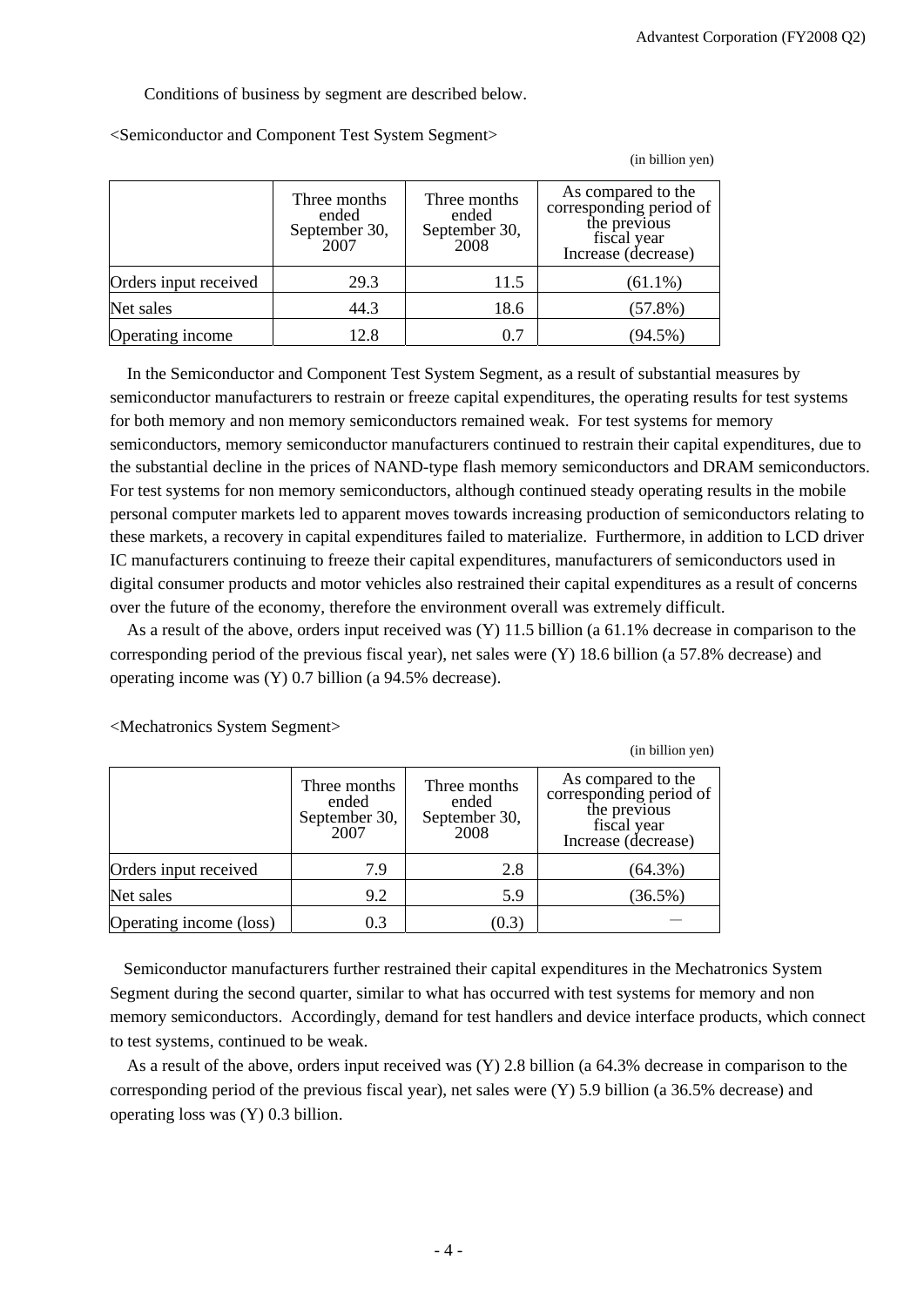(in billion yen)

|                       | Three months<br>ended<br>September 30,<br>2007 | Three months<br>ended<br>September 30,<br>2008 | As compared to the<br>corresponding period of<br>the previous<br>fiscal year<br>Increase (decrease) |
|-----------------------|------------------------------------------------|------------------------------------------------|-----------------------------------------------------------------------------------------------------|
| Orders input received | 5.2                                            | 4.2                                            | $(19.9\%)$                                                                                          |
| Net sales             | 5.8                                            | 3.8                                            | $(33.2\%)$                                                                                          |
| Operating income      | 0.9                                            | 0.6                                            | $(42.1\%)$                                                                                          |

<Services, Support and Others Segment>

In accordance with the continuing weakness in demand for support and services for the test systems for semiconductors and test handler systems, orders input received was (Y) 4.2 billion (a 19.9% decrease in comparison to the corresponding period of the previous fiscal year), net sales were (Y) 3.8 billion (a 33.2% decrease) and operating income was (Y) 0.6 billion (a 42.1% decrease).

With respect to the qualitative information concerning the consolidated business results for the first quarter of the fiscal year ending March 31, 2009, please refer to "FY 2008 First Quarter Consolidated Financial Results" (disclosed on July 25, 2008). Monetary amounts recorded in the corresponding period of the previous fiscal year and percentages represented by changes as compared with the corresponding period of the previous fiscal year are included for reference.

### 2. Analysis of Financial Condition

Total assets at September 30, 2008 amounted to (Y) 282.1 billion, a decrease of (Y) 9.6 billion compared to June 30, 2008, primarily due to decreases in trade receivables and inventories. The amount of total liabilities was (Y) 34.2 billion, a decrease of (Y) 5.0 billion compared to June 30, 2008, primarily due to decreases in other accounts payable and trade accounts payable. Stockholder's equity was (Y) 247.9 billion. Equity to assets ratio was 87.9%, an increase of 1.3 percentage point from June 30, 2008.

## (Cash Flow Condition)

Cash and cash equivalents held at September 30, 2008 were (Y) 150.7 billion, an increase of (Y) 3.8 billion from June 30, 2008. Significant cash flows during the second quarter of this fiscal year and their causes are described below.

Net cash provided by operating activities was (Y) 12.4 billion. This amount was primarily attributable to a decrease of  $(Y)$  6.6 billion in trade receivables and a decrease of  $(Y)$  4.5 billion in inventories.

Net cash used in investing activities was (Y) 5.6 billion. This amount was primarily attributable to expenditure in short-term investments in the amount of (Y) 3.0 billion and purchases of property, plant and equipment in the amount of (Y) 2.2 billion.

Net cash used in financing activities was (Y) 0.3 billion. This amount was primarily attributable to dividend payments.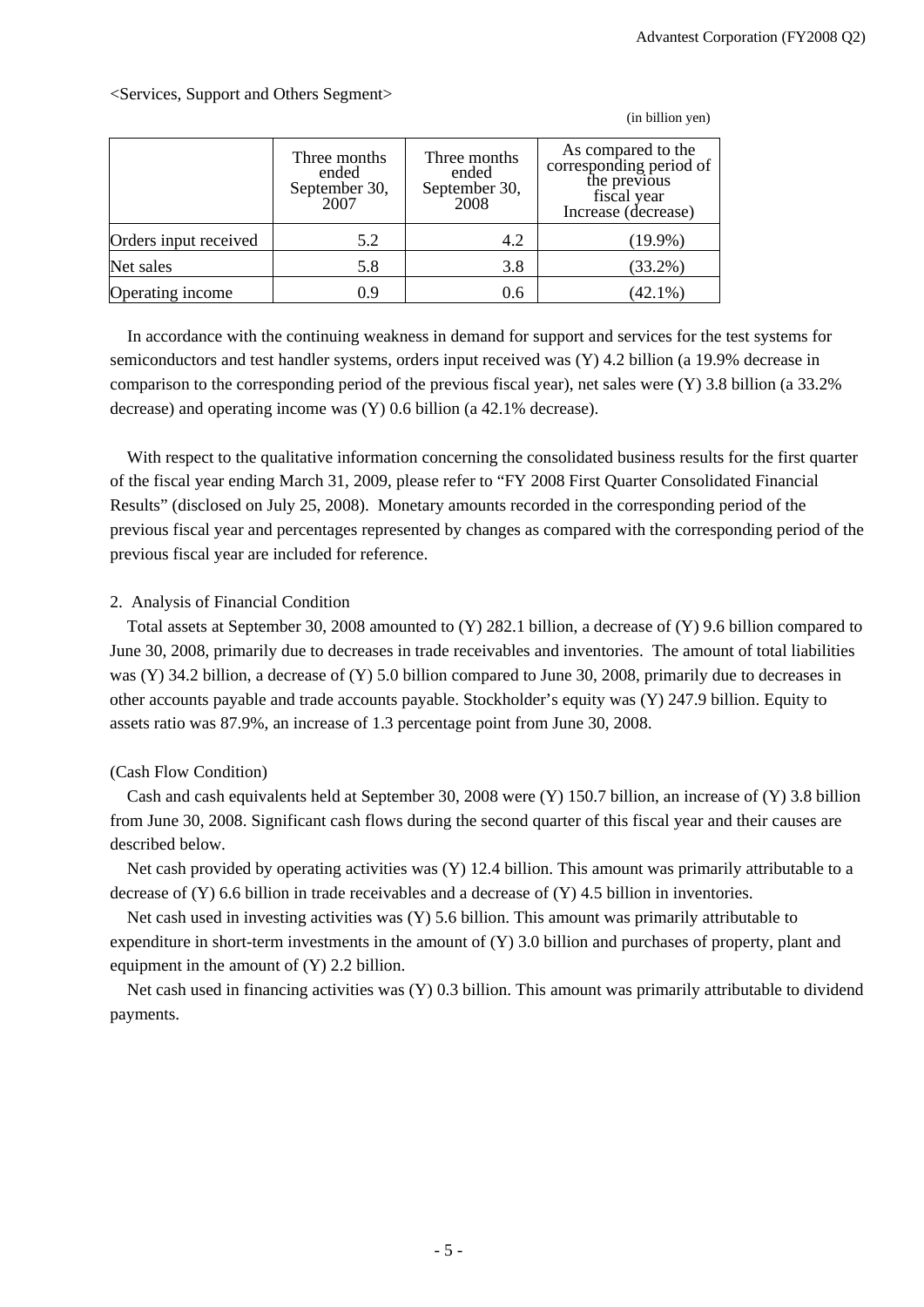#### 3. Prospects for the Upcoming Fiscal Year

With respect to the semiconductor related markets, Advantest anticipates a recovery in investments aimed at commencing commercial production of micro processors and high-speed DRAM semiconductors compatible with next-generation network system and mobile devices and an increase in demand for semiconductor test systems, which are Advantest's core products.

However, Advantest expects that semiconductor manufacturers will continue to exercise caution with respect to capital expenditures, as a result of the continuing low price of semiconductors due to excess supply. In addition, concerns over a global recession, the financial crisis, liquidity issues and daily share price declines could also adversely affect our future financial performance.

In such an operating environment, Advantest plans to maintain and expand market share by supplying new products and providing services which satisfy customers' genuine needs while assessing customers' perspectives to the greatest extent possible, in addition to making utmost efforts towards a recovery in its business results by strengthening its financial structure through further cost reductions.

As stated in the cover sheet (summary information), the projected results for the fiscal year ending March 31, 2009 have not yet been disclosed. Advantest will promptly disclose such projected results once such disclosure becomes possible.

#### 4. Others

(1) Material changes in subsidiaries during this period

(Changes in scope of consolidation resulting from changes in subsidiaries): None

(2) Use of simplified accounting method and special accounting policy for quarterly financial reporting

Tax ex pense is measured using an estimated annual effective tax rate. Advantest makes, at the end of the second quarter, its best estimate of the annual effective tax rate for the full fiscal year and use that rate to provide for income taxes on a current year-to-date basis. The estimated effective tax rate includes the deferred tax effects of expected year-end temporary differences, and carryforwards must be projected.

(3) Changes in accounting principles, procedures and the presentation of the quarterly consolidated financial statements

Effective from the current fiscal year, pursuant to Paragraph 93 of the "Regulations concerning the Terminology, Forms and Methods of Preparation of Quarterly Financial Statements", the terminology, form and method of preparation of Advantest's quarterly consolidated financial statements are based on U.S. generally accepted accounting principles (U.S. GAAP).

In September 2006, the Financial Accounting Standards Board (FASB) issued Statement of Financial Accounting Standards (SFAS) No. 157, "Fair Value Measurements," which defines fair value, establishes a framework for measuring fair value, and enhances fair value measurement disclosure.

SFAS 157 does not expand the use of fair value to any new circumstances, but does require additional disclosures in both annual and quarterly reports. Advantest adopted SFAS 157 and its related amendments for financial assets and liabilities on April 1, 2008. The adoption of SFAS 157 did not have a significant impact on its consolidated results of operations and financial condition. SFAS 157 will be effective for non-financial assets and liabilities in financial statements issued for fiscal years beginning after November 15, 2008.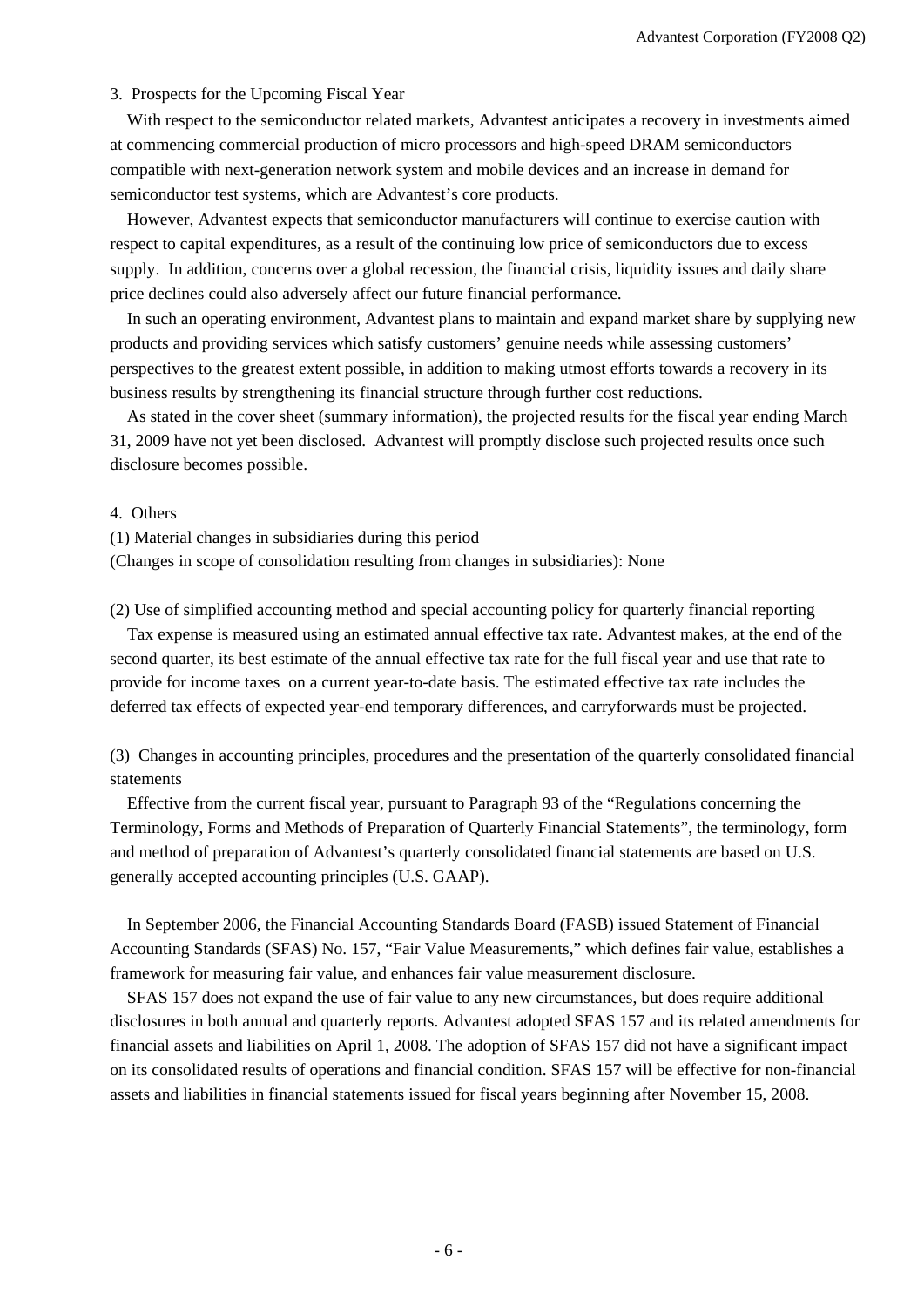## 5. Consolidated Financial Statements and Other Information

## (1)Consolidated Balance Sheets

|                                    |   | <b>Yen (Millions)</b>     |                       |  |  |  |
|------------------------------------|---|---------------------------|-----------------------|--|--|--|
| <b>Assets</b>                      |   | <b>September 30, 2008</b> | <b>March 31, 2008</b> |  |  |  |
| Current assets:                    |   |                           |                       |  |  |  |
| Cash and cash equivalents          | ¥ | 150,729                   | 147,348               |  |  |  |
| Trade receivables, net             |   | 16,142                    | 30,124                |  |  |  |
| Inventories                        |   | 22,607                    | 26,823                |  |  |  |
| Deferred tax assets                |   | 15,621                    | 12,678                |  |  |  |
| Other current assets               |   | 5,879                     | 6,474                 |  |  |  |
| Total current assets               |   | 210,978                   | 223,447               |  |  |  |
| Investment securities              |   | 8,271                     | 9,754                 |  |  |  |
| Property, plant and equipment, net |   | 47,973                    | 50,765                |  |  |  |
| Deferred tax assets                |   | 6,582                     | 6,488                 |  |  |  |
| Intangible assets, net             |   | 3,530                     | 3,476                 |  |  |  |
| Other assets                       |   | 4,779                     | 4,754                 |  |  |  |
| Total assets                       | ¥ | 282,113                   | 298,684               |  |  |  |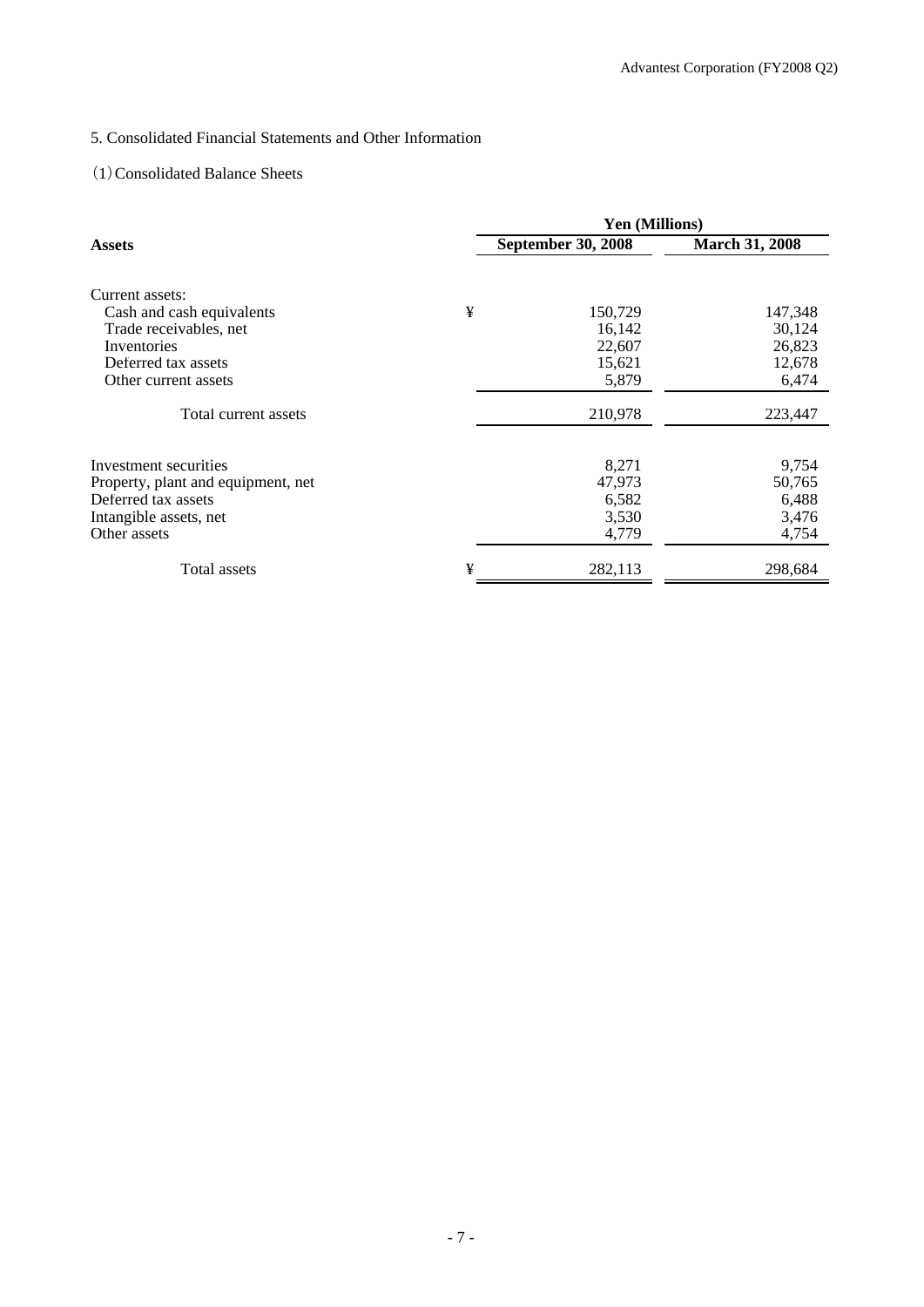|                                               | Yen (Millions)            |                       |  |  |  |
|-----------------------------------------------|---------------------------|-----------------------|--|--|--|
| <b>Liabilities and Stockholders' Equity</b>   | <b>September 30, 2008</b> | <b>March 31, 2008</b> |  |  |  |
| Current liabilities:                          |                           |                       |  |  |  |
| Trade accounts payable                        | 7,377                     | 11,765                |  |  |  |
| Income taxes payable                          | $\theta$                  | 585                   |  |  |  |
| Other accounts payable                        | 806                       | 2,458                 |  |  |  |
| Accrued expenses                              | 9,026                     | 10,940                |  |  |  |
| Accrued warranty expenses                     | 2,723                     | 3,143                 |  |  |  |
| Other current liabilities                     | 2,321                     | 2,804                 |  |  |  |
| Total current liabilities                     | 22,253                    | 31,695                |  |  |  |
| Accrued pension and severance cost            | 10,404                    | 10,711                |  |  |  |
| Other liabilities                             | 1,576                     | 2,094                 |  |  |  |
| Total liabilities                             | 34,233                    | 44,500                |  |  |  |
| Stockholders' equity:                         |                           |                       |  |  |  |
| Common stock                                  | 32,363                    | 32,363                |  |  |  |
| Capital surplus                               | 40,158                    | 40,072                |  |  |  |
| Retained earnings                             | 271,277                   | 278,689               |  |  |  |
| Accumulated other comprehensive income (loss) | (6,590)                   | (7,615)               |  |  |  |
| Treasury stock                                | (89, 328)                 | (89, 325)             |  |  |  |
| Total stockholders' equity                    | 247,880                   | 254,184               |  |  |  |
| Total liabilities and stockholders' equity    | ¥<br>282,113              | 298,684               |  |  |  |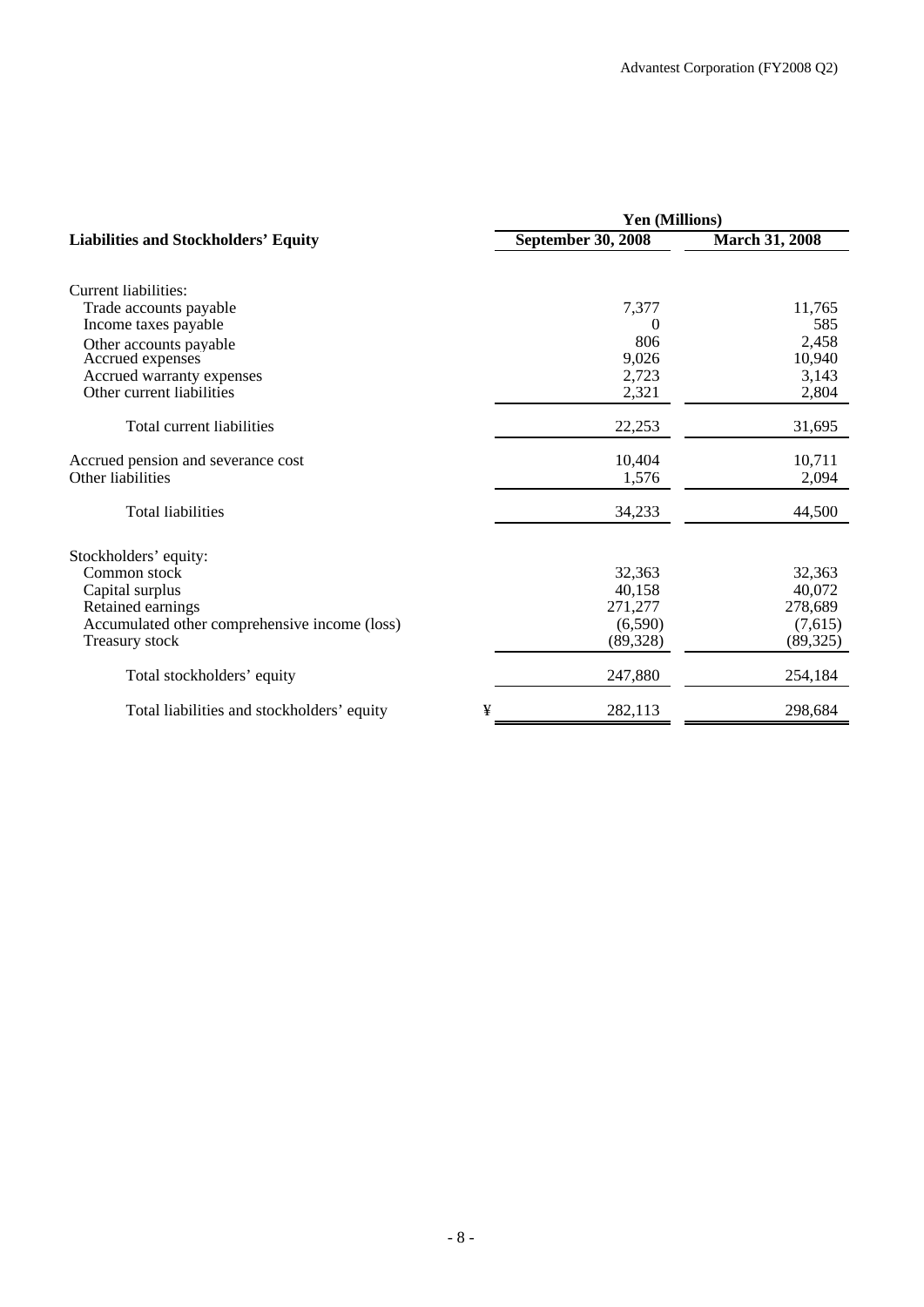# (2)Consolidated Statement of Operations

|                                                                                            |   | Yen<br>(Millions)                                           |
|--------------------------------------------------------------------------------------------|---|-------------------------------------------------------------|
|                                                                                            |   | <b>Six months ended</b><br><b>September 30, 2008</b>        |
| Net sales<br>Cost of sales                                                                 | ¥ | 52,520<br>25,637                                            |
| Gross profit                                                                               |   | 26,883                                                      |
| Research and development expenses<br>Selling, general and administrative expenses          |   | 13,572<br>17,226                                            |
| Operating income (loss)                                                                    |   | (3,915)                                                     |
| Other income (expense):<br>Interest and dividends income<br>Interest expense<br>Other, net |   | 1,253<br>(6)<br>(2,217)                                     |
| Total other income (expense)                                                               |   | (970)                                                       |
| Income (loss) before income taxes and equity<br>in earnings (loss) of affiliated company   |   | (4,885)                                                     |
| Income taxes                                                                               |   | (2,013)                                                     |
| Equity in earnings (loss) of affiliated company                                            |   | (71)                                                        |
| Net income (loss)                                                                          | ¥ | (2,943)                                                     |
|                                                                                            |   | Yen<br><b>Six months ended</b><br><b>September 30, 2008</b> |
| Net income (loss) per share:<br><b>Basic</b><br>Diluted                                    | ¥ | (16.47)<br>(16.47)                                          |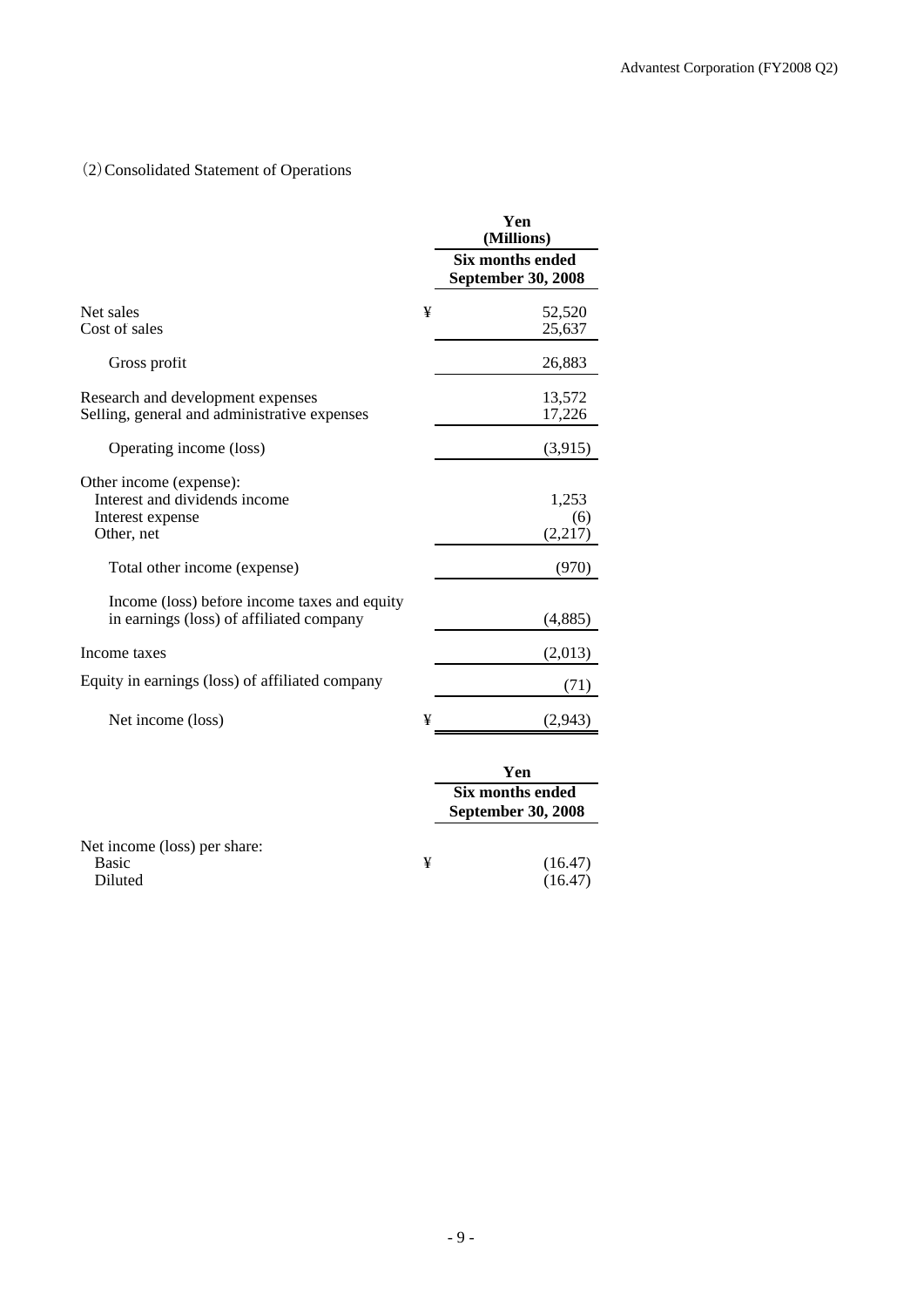|                                                                                            |   | Yen<br>(Millions)<br>Three months ended<br><b>September 30, 2008</b> |
|--------------------------------------------------------------------------------------------|---|----------------------------------------------------------------------|
| Net sales<br>Cost of sales                                                                 | ¥ | 26,062<br>12,927                                                     |
| Gross profit                                                                               |   | 13,135                                                               |
| Research and development expenses<br>Selling, general and administrative expenses          |   | 6,840<br>8,384                                                       |
| Operating income (loss)                                                                    |   | (2,089)                                                              |
| Other income (expense):<br>Interest and dividends income<br>Interest expense<br>Other, net |   | 566<br>(3)<br>(3,060)                                                |
| Total other income (expense)                                                               |   | (2, 497)                                                             |
| Income (loss) before income taxes and equity<br>in earnings (loss) of affiliated company   |   | (4, 586)                                                             |
| Income taxes                                                                               |   | (1,835)                                                              |
| Equity in earnings (loss) of affiliated company                                            |   | (40)                                                                 |
| Net income (loss)                                                                          | ¥ | (2,791)                                                              |
|                                                                                            |   | Yen<br><b>Three months ended</b><br><b>September 30, 2008</b>        |
| Net income (loss) per share:<br><b>Basic</b><br>Diluted                                    | ¥ | (15.62)<br>(15.62)                                                   |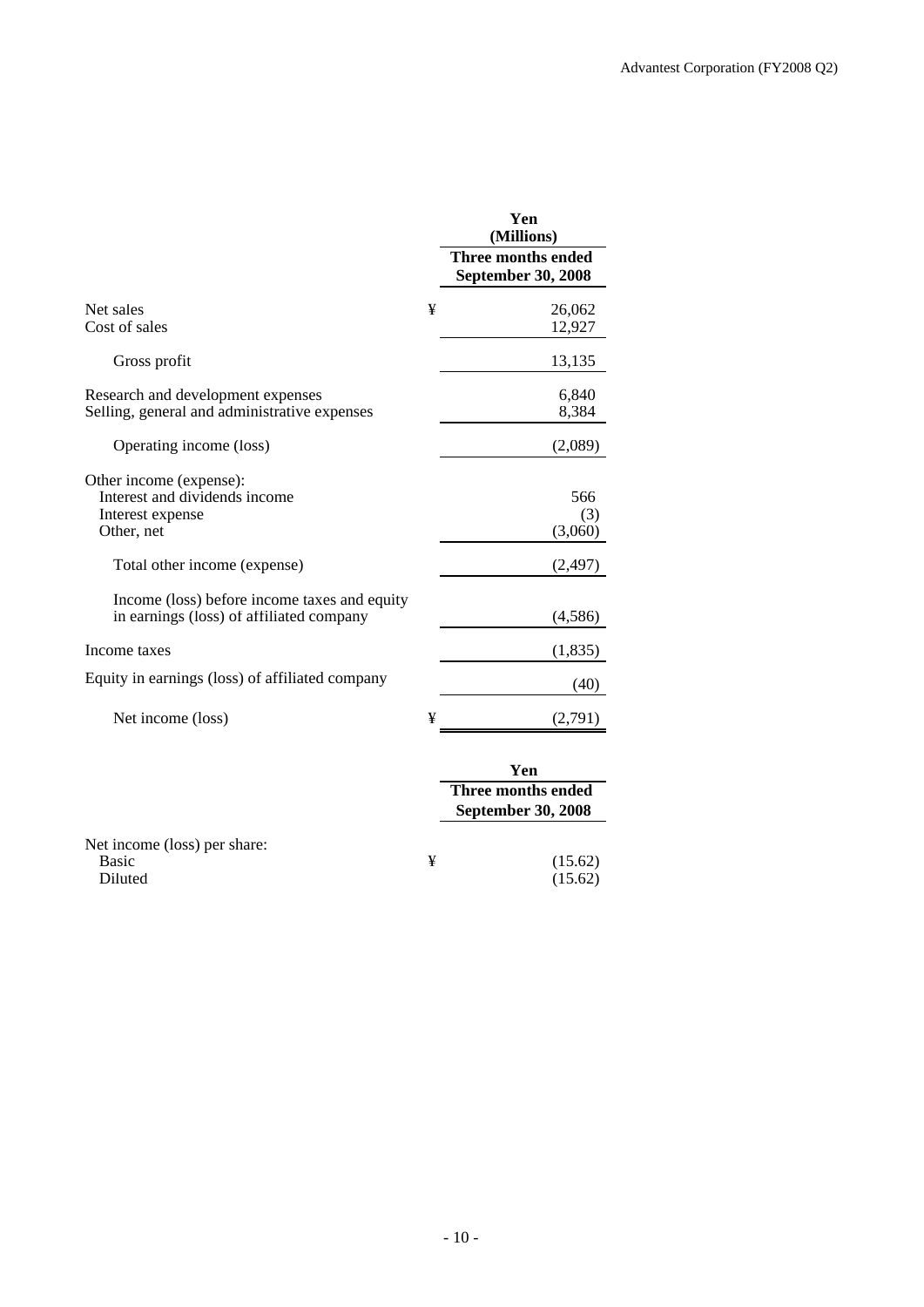## (3)Consolidated Statement of Cash Flows

|                                                                    |   | Yen<br>(Millions)  |
|--------------------------------------------------------------------|---|--------------------|
|                                                                    |   | Six months ended   |
|                                                                    |   | September 30, 2008 |
| Cash flows from operating activities:                              |   |                    |
| Net income (loss)                                                  | ¥ | (2,943)            |
| Adjustments to reconcile net income (loss) to net cash provided by |   |                    |
| operating activities:                                              |   |                    |
| Depreciation and amortization                                      |   | 4,655              |
| Deferred income taxes                                              |   | (3,180)            |
| Stock option compensation expense                                  |   | 86                 |
| Changes in assets and liabilities:                                 |   |                    |
| Trade receivables                                                  |   | 14,359             |
| Inventories                                                        |   | 4,996              |
| Trade accounts payable                                             |   | (4,524)            |
| Income taxes payable                                               |   | (389)              |
| Accrued expenses                                                   |   | (2,063)            |
| Accrued warranty expenses                                          |   | (704)              |
| Accrued pension and severance cost                                 |   | (255)              |
| Other                                                              |   | 4,852              |
| Net cash provided by operating activities                          |   | 14.890             |
| Cash flows from investing activities:                              |   |                    |
| (Increase) decrease in short-term investments                      |   | (3,000)            |
| Proceeds from sale of non-marketable investment securities         |   | 34                 |
| Proceeds from sale of property, plant and equipment                |   | 390                |
| Purchases of intangible assets                                     |   | (390)              |
| Purchases of property, plant and equipment                         |   | (3,744)            |
| Other                                                              |   | (432)              |
| Net cash used in investing activities                              |   | (7, 142)           |
| Cash flows from financing activities:                              |   |                    |
| Dividends paid                                                     |   | (4, 459)           |
| Other                                                              |   | (4)                |
| Net cash used in financing activities                              |   | (4, 463)           |
| Net effect of exchange rate changes on cash and cash equivalents   |   | 96                 |
| Net change in cash and cash equivalents                            |   | 3,381              |
| Cash and cash equivalents at beginning of period                   |   | 147,348            |
| Cash and cash equivalents at end of period                         | ¥ | 150,729            |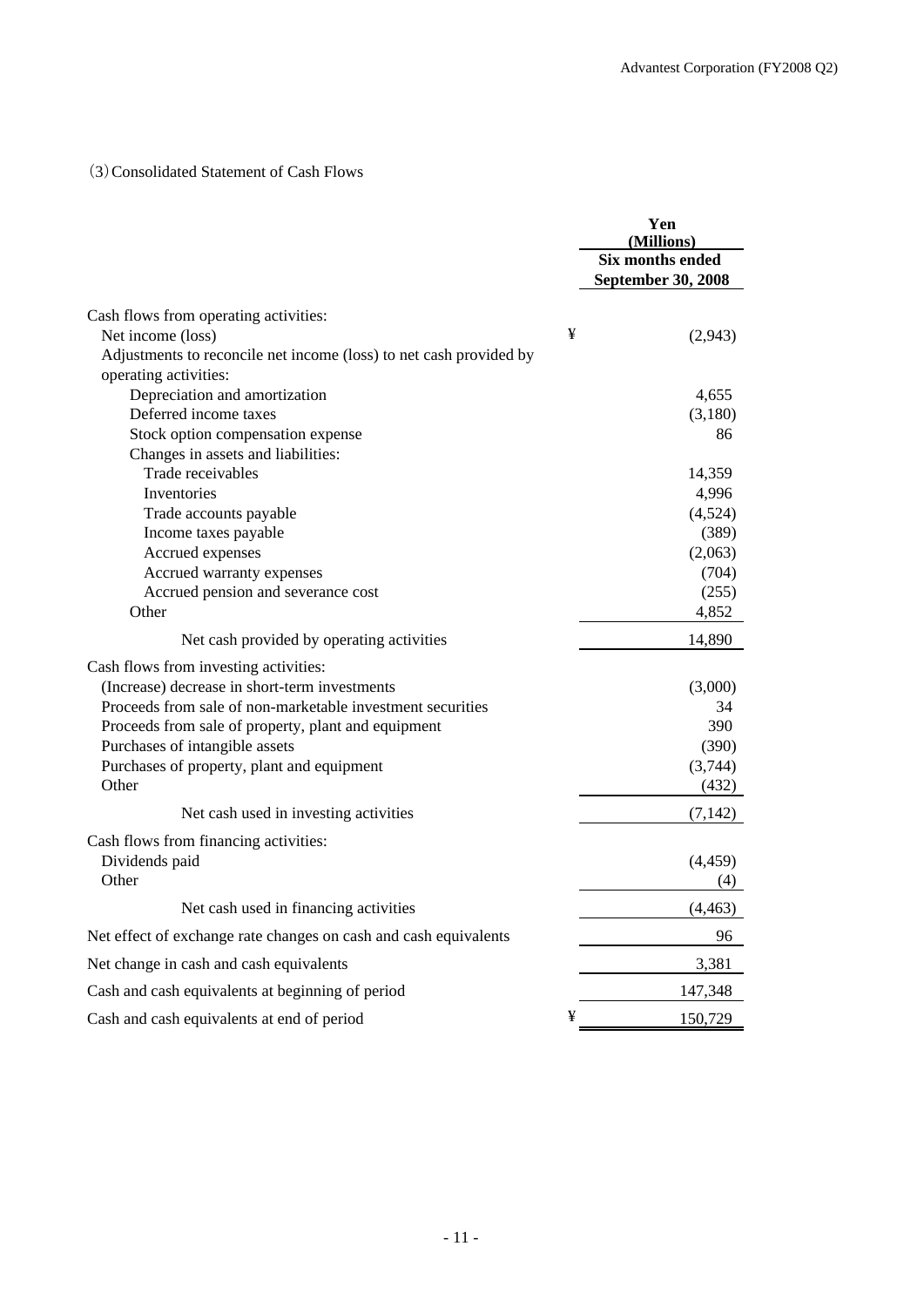Effective from the current fiscal year, pursuant to Paragraph 93 of the "Regulations concerning the Terminology, Forms and Methods of Preparation of Quarterly Financial Statements", the terminology, form and method of preparation of Advantest's quarterly consolidated financial statements are based on U.S. generally accepted accounting principles (U.S. GAAP).

#### (4) Notes on Preconditions to Going Concerns: None

#### (5) Segment Information

#### 1. Business Segment Information

|                                               |                                                                            |                                                  | Yen (Millions)                     |                                 |         |
|-----------------------------------------------|----------------------------------------------------------------------------|--------------------------------------------------|------------------------------------|---------------------------------|---------|
|                                               | Three months ended September 30, 2008                                      |                                                  |                                    |                                 |         |
|                                               | Semiconductor<br>and<br>Component<br><b>Test System</b><br><b>Business</b> | <b>Mechatronics</b><br>System<br><b>Business</b> | Services.<br>Support and<br>Others | Elimination<br>and<br>Corporate | Total   |
| Net sales to unaffiliated customers           | 18,411                                                                     | 3,774                                            | 3,877                              |                                 | 26,062  |
| Inter-segment sales                           | 266                                                                        | 2,068                                            |                                    | (2,334)                         |         |
| Sales<br>Operating income (loss) before stock | 18,677                                                                     | 5,842                                            | 3,877                              | (2, 334)                        | 26,062  |
| option compensation expense<br>Adjustment:    | 707                                                                        | (279)                                            | 551                                | (2,982)                         | (2,003) |
| Stock option compensation expense             |                                                                            |                                                  |                                    |                                 | 86      |
| Operating income (loss)                       |                                                                            |                                                  |                                    |                                 | (2,089) |

|                                                      | <b>Yen (Millions)</b>                                                      |                                           |                                    |                                 |         |
|------------------------------------------------------|----------------------------------------------------------------------------|-------------------------------------------|------------------------------------|---------------------------------|---------|
|                                                      | Six months ended September 30, 2008                                        |                                           |                                    |                                 |         |
|                                                      | Semiconductor<br>and<br>Component<br><b>Test System</b><br><b>Business</b> | Mechatronics<br>System<br><b>Business</b> | Services.<br>Support and<br>Others | Elimination<br>and<br>Corporate | Total   |
| Net sales to unaffiliated customers                  | 35,294                                                                     | 8,986                                     | 8,240                              |                                 | 52,520  |
| Inter-segment sales                                  | 350                                                                        | 2,077                                     |                                    | (2, 427)                        |         |
| <b>Sales</b><br>Operating income (loss) before stock | 35,644                                                                     | 11,063                                    | 8,240                              | (2, 427)                        | 52,520  |
| option compensation expense<br>Adjustment:           | 1,388                                                                      | (1,705)                                   | 988                                | (4,500)                         | (3,829) |
| Stock option compensation expense                    |                                                                            |                                           |                                    |                                 | 86      |
| Operating income (loss)                              |                                                                            |                                           |                                    |                                 | (3,915) |

(Notes)

1. Adjustments to operating income (loss) in Corporate principally represent corporate general and administrative expenses and research and development expenses related to fundamental research activities that are not allocated to operating segments.

2. Advantest uses the operating income (loss) before stock option compensation expense for management's analysis of business segment results.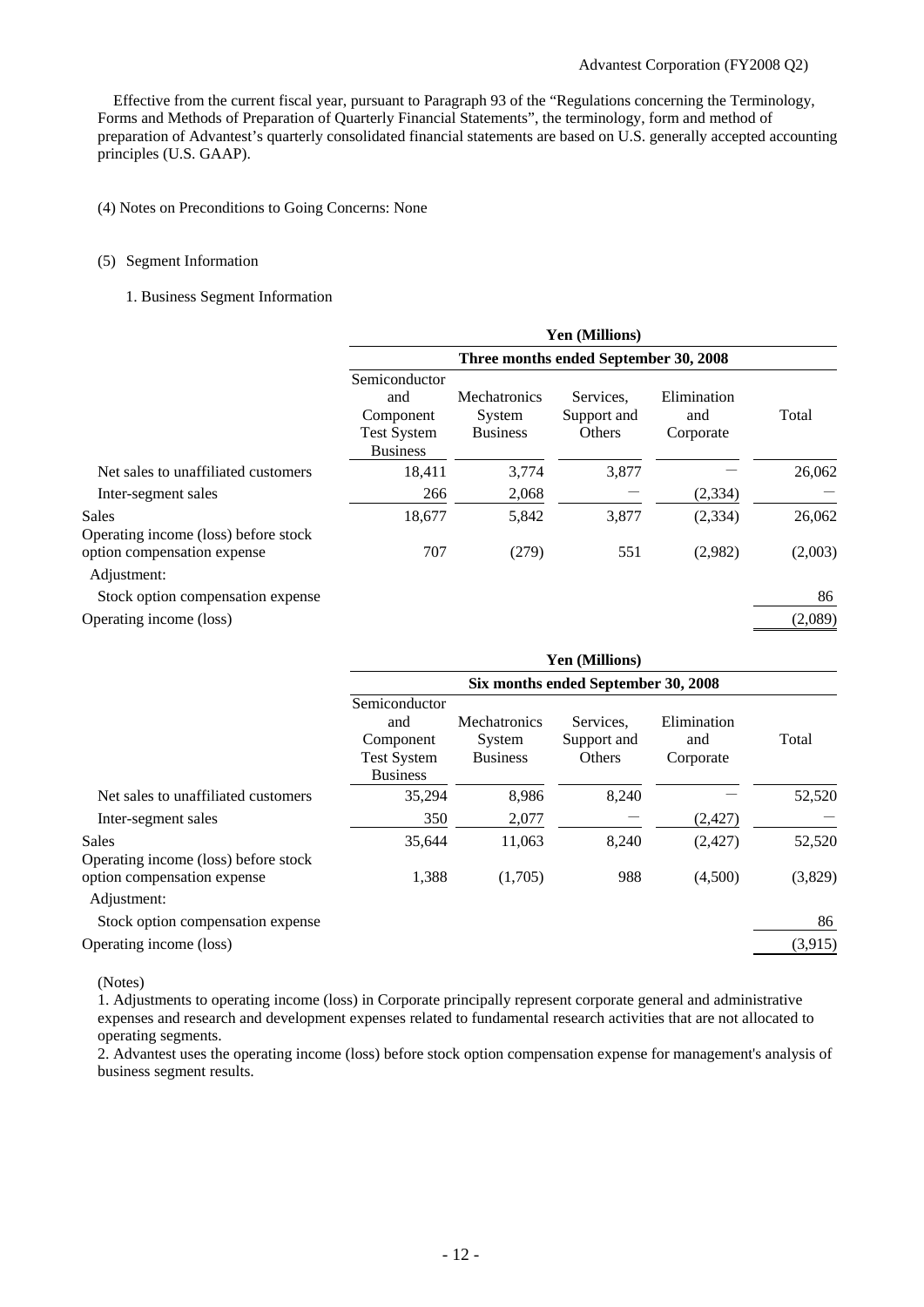2. Consolidated Net Sales by Geographical Areas

|          | Yen (Millions)            |
|----------|---------------------------|
|          | Three months ended        |
|          | <b>September 30, 2008</b> |
|          |                           |
| Japan    | 7,472                     |
| Americas | 5,208                     |
| Europe   | 474                       |
| Asia     | 12,908                    |
| Total    |                           |

|          | <b>Yen (Millions)</b>     |
|----------|---------------------------|
|          | Six months ended          |
|          | <b>September 30, 2008</b> |
| Japan    | 13,961                    |
| Americas | 8,043                     |
| Europe   | 894                       |
| Asia     | 29,622                    |
| Total    |                           |

(Notes)

- 1. Net sales to unaffiliated customers are based on the customer's location.
- 2. Each of the segments includes primarily the following countries or regions: (1) Americas U.S.A., etc.
	- (2) Europe Israel, Germany, Ireland and Portugal, etc.
	- (3) Asia Taiwan, South Korea and China, etc.

(6) Notes on Significant Changes to Stockholders' Equity: None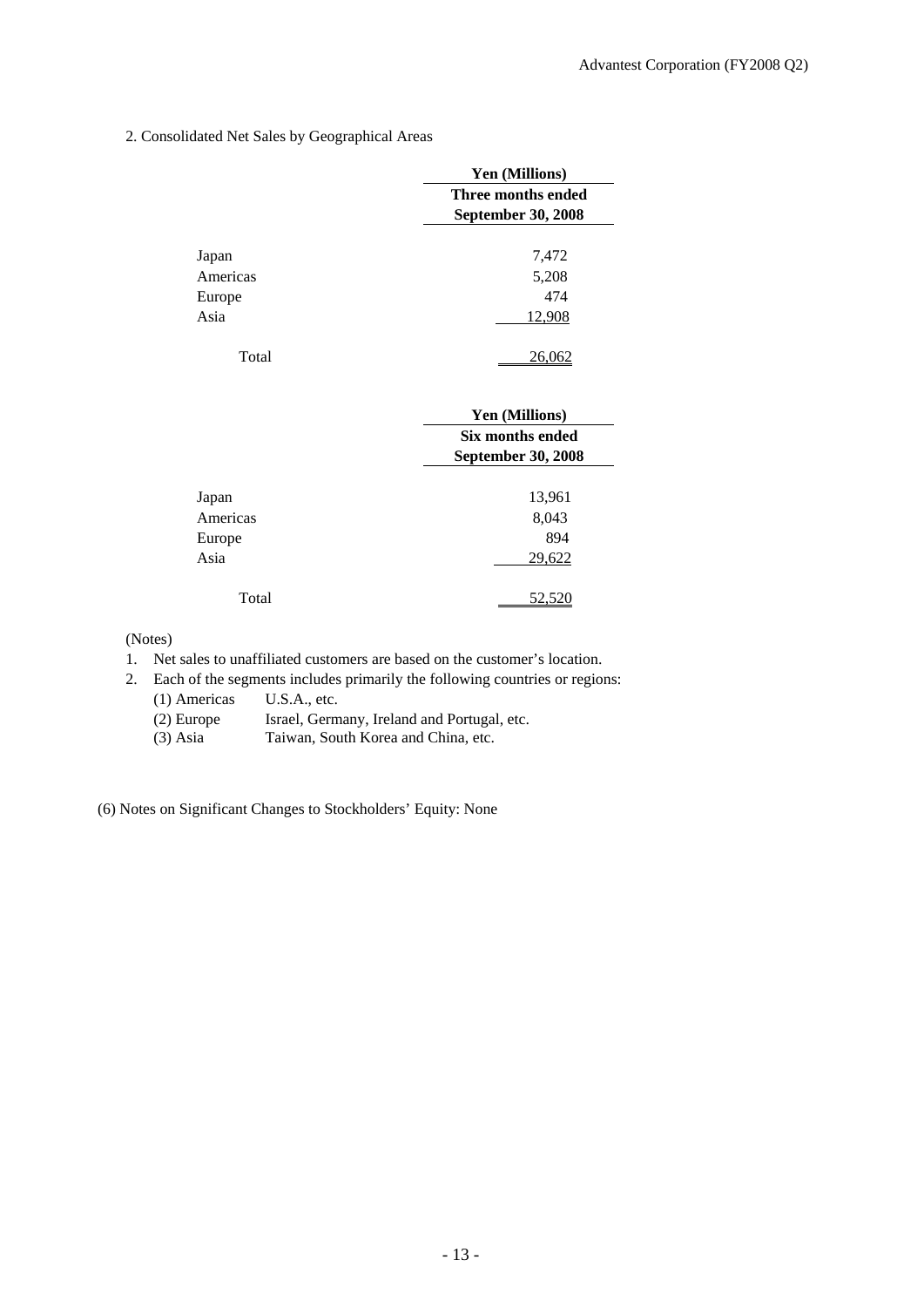# 【Reference】

FY2007 Interim Consolidated Financial Statements

(1) Interim Consolidated Statements of Income

|                                                                            | FY2007 interim                          |         |            |
|----------------------------------------------------------------------------|-----------------------------------------|---------|------------|
|                                                                            | (April 1, 2007 through                  |         |            |
|                                                                            | September 30, 2007)                     |         |            |
|                                                                            | Amount<br>$($ % $)$<br>(in million yen) |         | Percentage |
| Net sales                                                                  |                                         | 114,863 | 100.0      |
| Cost of sales                                                              |                                         | 52,839  | 46.0       |
| Gross profit                                                               |                                         | 62,024  | 54.0       |
| Research and development expenses                                          |                                         | 16,361  | 14.2       |
| Selling, general and administrative expenses                               |                                         | 21,016  | 18.3       |
| Operating income                                                           |                                         | 24,647  | 21.5       |
| Other income (expense):                                                    |                                         |         |            |
| Interest and dividends income                                              | 2,170                                   |         |            |
| Interest expense                                                           | (6)                                     |         |            |
| Other                                                                      | 549                                     | 2,713   | 2.3        |
| Income before income taxes and<br>equity in earnings of affiliated company |                                         | 27,360  | 23.8       |
| Income taxes                                                               |                                         | 10,426  | 9.1        |
| Equity in earnings (losses) of affiliated company                          |                                         | (4)     | (0.0)      |
| Net income                                                                 |                                         | 16,930  | 14.7       |
|                                                                            |                                         |         |            |

|                      | FY2007 interim         |
|----------------------|------------------------|
|                      | (April 1, 2007 through |
|                      | September 30, 2007)    |
|                      | Amount<br>(in yen)     |
| Net income per share |                        |
| <b>Basic</b>         | 91.52                  |
| Diluted              | 91.24                  |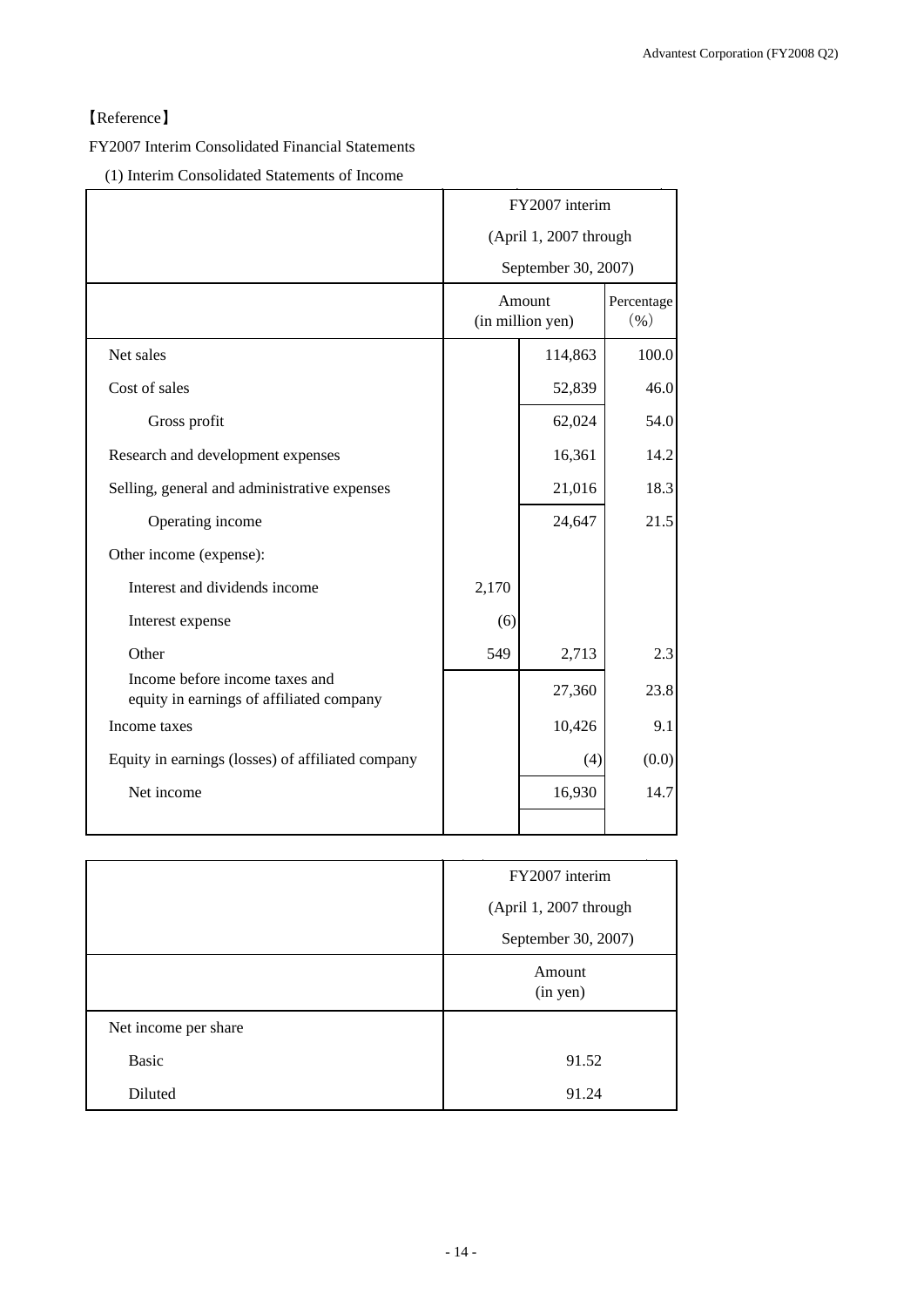|                                                                                      | FY2007 interim          |
|--------------------------------------------------------------------------------------|-------------------------|
|                                                                                      | (April 1, 2007 through  |
|                                                                                      | September 30, 2007)     |
|                                                                                      | Amount (in million yen) |
| I Cash flows from operating activities:                                              |                         |
| Net income                                                                           | 16,930                  |
| Adjustments to reconcile net income<br>to net cash provided by operating activities: |                         |
| Depreciation and amortization                                                        | 3,884                   |
| Deferred income taxes                                                                | (3,610)                 |
| Stock option compensation expense                                                    | 289                     |
| Changes in assets and liabilities:                                                   |                         |
| Trade receivables                                                                    | (4,321)                 |
| Inventories                                                                          | (2,249)                 |
| Trade accounts payable                                                               | (6,258)                 |
| Income taxes payable                                                                 | 731                     |
| Accrued expenses                                                                     | (1,003)                 |
| Accrued warranty expenses                                                            | (103)                   |
| Accrued pension and severance cost                                                   | (575)                   |
| Other                                                                                | 2,292                   |
| Net cash provided by operating activities                                            | 6,007                   |
| II Cash flows from investing activities:                                             |                         |
| Proceeds from sale of non-marketable securities                                      | 41                      |
| Purchases of non-marketable securities                                               | (117)                   |
| Proceeds from sale of property, plant and equipment                                  | 213                     |
| Purchases of intangible assets                                                       | (517)                   |
| Purchases of property, plant and equipment                                           | (5,792)                 |
| Other                                                                                | (182)                   |
| Net cash used in investing activities                                                | (6,354)                 |
|                                                                                      |                         |

# (2) Interim Consolidated Statements of Cash Flows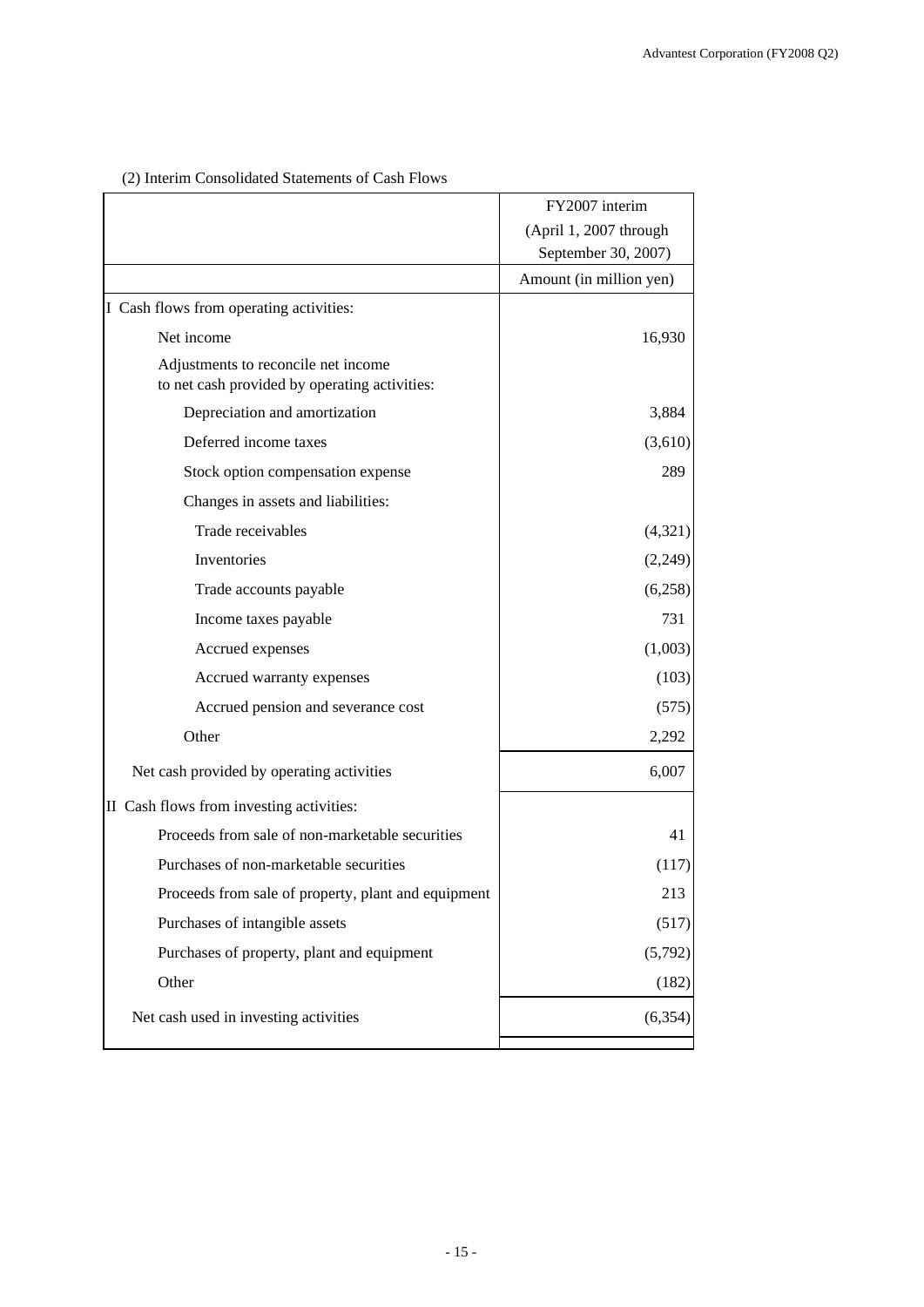|    |                                                                     | FY2007 interim          |
|----|---------------------------------------------------------------------|-------------------------|
|    |                                                                     | (April 1, 2007 through  |
|    |                                                                     | September 30, 2007)     |
|    |                                                                     | Amount (in million yen) |
|    | III Cash flows from financing activities:                           |                         |
|    | Principal payments on long-term debt                                | (5)                     |
|    | Proceeds from sale of treasury stock                                | 249                     |
|    | Payments to acquire treasury stock                                  | (19, 121)               |
|    | Dividends paid                                                      | (6,087)                 |
|    | Other                                                               | (4)                     |
|    | Net cash used in financing activities                               | (24,968)                |
| IV | Net effect of exchange rate changes on cash and cash<br>equivalents | (649)                   |
| V  | Net change in cash and cash equivalents                             | (25,964)                |
| VI | Cash and cash equivalents at beginning of period                    | 196,395                 |
| VШ | Cash and cash equivalents at end of period                          | 170,431                 |

(3) Notes on Preconditions to Going Concerns: None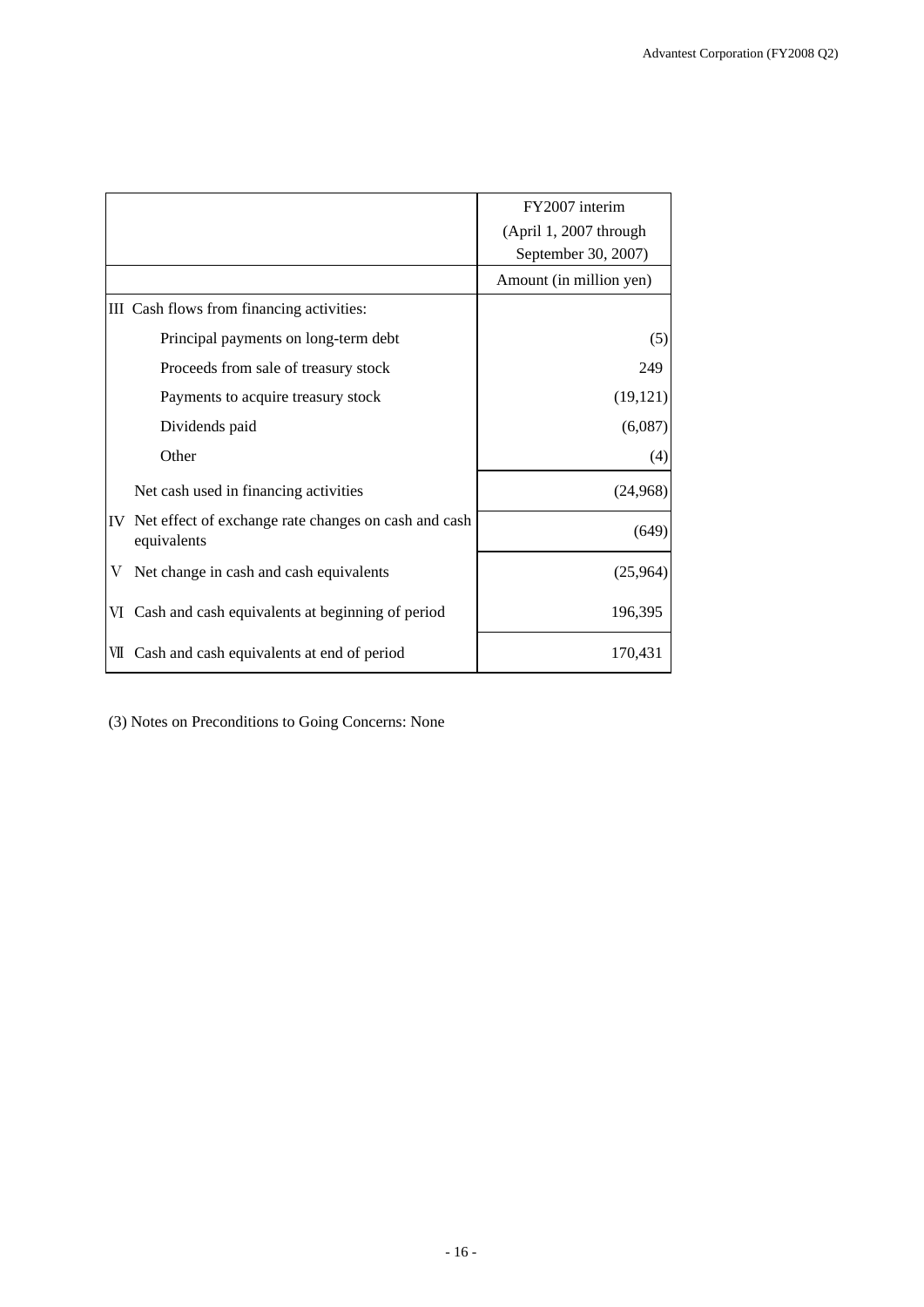### (4) Segment Information to the FY2007 interim

### 1. Business Segment Information

|                                                                                    | FY2007 interim<br>(April 1, 2007 through<br>September 30, 2007) |                    |
|------------------------------------------------------------------------------------|-----------------------------------------------------------------|--------------------|
|                                                                                    | Amount (in<br>million yen)                                      | Percentage<br>(% ) |
| Semiconductor and Component Test System                                            |                                                                 |                    |
| Net sales to unaffiliated customers                                                | 83,561                                                          | 98.0               |
| Intersegment sales<br><b>Sales</b>                                                 | 1,703                                                           | 2.0                |
|                                                                                    | 85,264                                                          | 100.0              |
| Operating expenses<br>Operating income before<br>stock option compensation expense | 62,123<br>23,141                                                | 72.9<br>27.1       |
| Mechatronics System                                                                |                                                                 |                    |
| Net sales to unaffiliated customers<br>Intersegment sales                          | 21,144<br>223                                                   | 99.0<br>1.0        |
| <b>Sales</b>                                                                       | 21,367                                                          | 100.0              |
| Operating expenses                                                                 | 17,933                                                          | 83.9               |
| Operating income before<br>stock option compensation expense                       | 3,434                                                           | 16.1               |
| Services, Support and Others                                                       |                                                                 |                    |
| Net sales to unaffiliated customers<br>Intersegment sales                          | 10,158                                                          | 100.0              |
| Sales                                                                              | 10,158                                                          | 100.0              |
| Operating expenses                                                                 | 8,548                                                           | 84.2               |
| Operating income before<br>stock option compensation expense                       | 1,610                                                           | 15.8               |
| Elimination and Corporate                                                          |                                                                 |                    |
| Net sales to unaffiliated customers                                                |                                                                 |                    |
| Intersegment sales<br><b>Sales</b>                                                 | (1,926)                                                         | 100.0              |
|                                                                                    | (1,926)                                                         | 100.0              |
| Operating expenses<br>Operating income (loss) before                               | 1,323                                                           |                    |
| stock option compensation expense                                                  | (3,249)                                                         |                    |
| Consolidated                                                                       |                                                                 |                    |
| Net sales to unaffiliated customers                                                | 114,863                                                         | 100.0              |
| Intersegment sales<br>Net sales                                                    | 114,863                                                         | 100.0              |
| Operating expenses                                                                 | 89,927                                                          | 78.3               |
| Operating income before                                                            |                                                                 |                    |
| stock option compensation expense                                                  | 24,936                                                          | 21.7               |
| Adjustment:<br>Stock based compensation expense                                    | 289                                                             | 0.2                |
| Operating income                                                                   | 24,647                                                          | 21.5               |

(Notes)

1. Adjustments to operating income (loss) in Corporate principally represent corporate general and administrative expenses and research and development expenses related to fundamental research activities that are not allocated to operating segments. 2. Advantest uses the operating income (loss) before stock option compensation expense for management's analysis of business segment results.